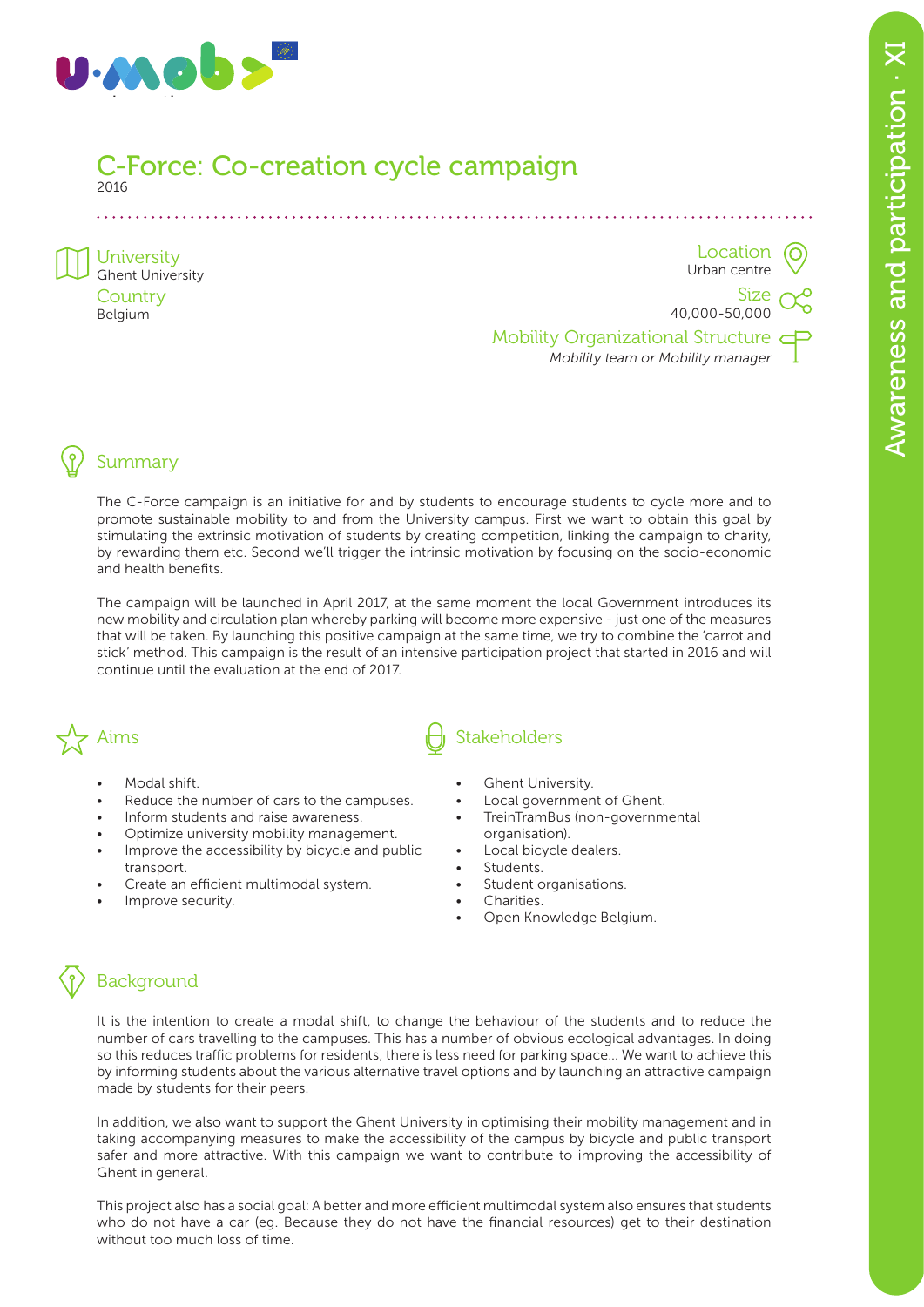

## C-Force: Co-creation cycle campaign 2016

# **Description**

- We will start a 'cycling competition': Three students created an app that tracks students when they cycle. The app. measures the number of kilometres cycled and so students of Ghent could compete together. Different companies are approached for sponsorship. The more kilometres students cycle, the more money they attain. This money goes to charities.
- Student organisations will be asked to participate. The winning teams receive attractive rewards (train tickets, cinema tickets, new bicycle etc…)
- We also want to improve security: firstly through new technologies and the sharing of information, we want students to use the safest routes to their campus, i.e. by showing the safest and most comfortable cycle routes in the app and on the Ghent University website. Secondly, using a student workshop, by identifying the most dangerous cycling points in Ghent. These 'black spots' will be documented and handed over to the local government along with different

stakeholders for them to try and improve them. Thirdly, students will be encouraged to be 'visible' when they cycle and make sure they cycle with their lights on etc…

The specific actions carried out in 2016 were:

- Two interactive workshops with students took place in 2016. One that focused on the most dangerous cycling points in Ghent and another to develop an attractive campaign and promotional activities by and for students.
- Search for sponsors.
- Meeting with all the stakeholders.
- Three students created an app that tracks cyclists.
- 25 Communication students developed a Communication Strategy and conducted interviews with students.

# **Indicators**

To carry out the evaluation of this project we use measurable performance indicators. These are specifically:

- Project is created in co-creation with different stakeholders with students taking the lead role.
- A survey that maps the mobility behaviour of the students in Ghent is conducted by students of Marketing. At least 150 students are interviewed.
- Modal split of the campus is calculated.
- At least 50 students participate actively in the elaboration of the campaign and at least 50 take part in the co-creation process.
- A communications campaign is set up to inform students about possible alternatives to the car and to promote the cycling app and the cycling competition.
- Min. 1000 students participate in the actions of point 4.
- All the information about the safest cycling routes is gathered and integrated into the university website and the cycle app.
- Minimum 2,000 students consulted this website or used the app.
- During the annual bicycle control carried out by the police, (that check lights), a decrease of 10% (in comparison with 2016) is measured of people that are caught without lights.
- A decrease of at least 7% of car use is measured. Before and after the campaign the number of cars were counted on the different University car parks.

Upon completion, the project is evaluated together with the various partners. Some questions that will be asked in the evaluation are:

- What has been the impact of these measures on the modal split among students and the accessibility of the campus?
- What were the strengths and weaknesses of the campaign? Are there opportunities / threats that we should take into account in future projects?
- Are partners satisfied with the cooperation and do they see the value of a co-creation campaign?

Based on this evaluation shall examine how the campaign can be optimised, and where there are opportunities for the future.